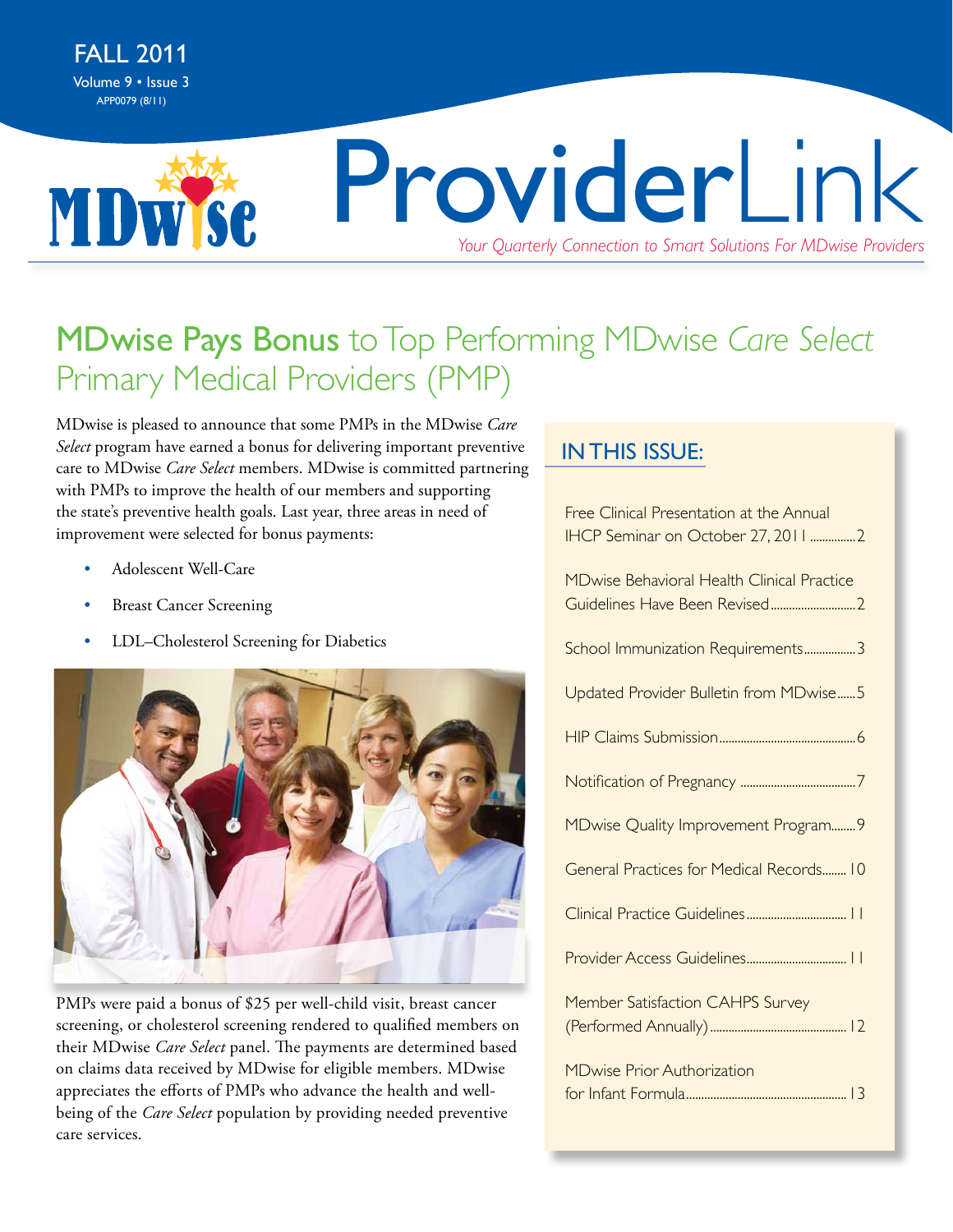### Free Clinical Presentation at the Annual IHCP Seminar on October 27, 2011

For this year's Indiana Health Coverage Programs (IHCP) Annual Seminar, MDwise has partnered with the Project ICE team to offer a unique Continuing Education Unit (CEU) opportunity for clinical support staff, entitled *Supporting Providers Who Treat Indiana Medicaid Members with Diabetes and Intellectual and Developmental Disabilities*. Project ICE is a three-year program, funded through the Health Resources and Services Administration (HRSA) designed to improve the health and well-being of persons with mental illness and or intellectual disabilities who also manage diabetes. It is directed by a consortium of service providers that includes Anthony Wayne Services, MDwise, ADVANTAGE *Care Select*, and ASPIN. For more information on Project ICE, please visit **[www.indianaprojectice.org](http://www.indianaprojectice.org)**.

This educational opportunity will be offered on **Thursday, October 27, 2011 at Indianapolis Marriott East (7202 E. 21st Street, Indianapolis, Indiana 46219). Providers may choose the morning session from 9:30 a.m. to 11:30 a.m., OR the afternoon session from 1:30 p.m. to 3:30 p.m.** This educational opportunity is targeted towards direct support medical professionals, behavioral health case managers, clinicians, certified diabetes educators, nurses and any other health care professional who touches those impacted by diabetes and a mental illness or intellectual disability. Physicians and nurses are encouraged to attend but will not receive continuing medical education credits for their attendance. The training is free and is worth two (2) CEUs, and there is a \$20 processing fee for the CEUs earned. Providers who wish to attend this session may sign up by calling MDwise at 317-822-7301.

### Program Objectives:

At the end of this program, participants should be able to:

- understand best practices for diabetes management and strategies for patients,
- detect certain factors that cause diabetes complications for patients,
- understand the role the CMO Disease Manager can play in assisting with managing diabetes,
- learn the impact of some antipsychotic medications on weight gain and



• find additional resources to help assist patients in managing their diabetes.

### MDwise Behavioral Health Clinical Practice Guidelines Have Been Revised

Clinical Practice Guidelines can be accessed on the provider section of our website at **[MDwise.org](http://MDwise.org)**. A printed copy of the guidelines posted to our website is available by calling us at 1-800-356-1204 or 317-630-2831 if you are in the Indianapolis area.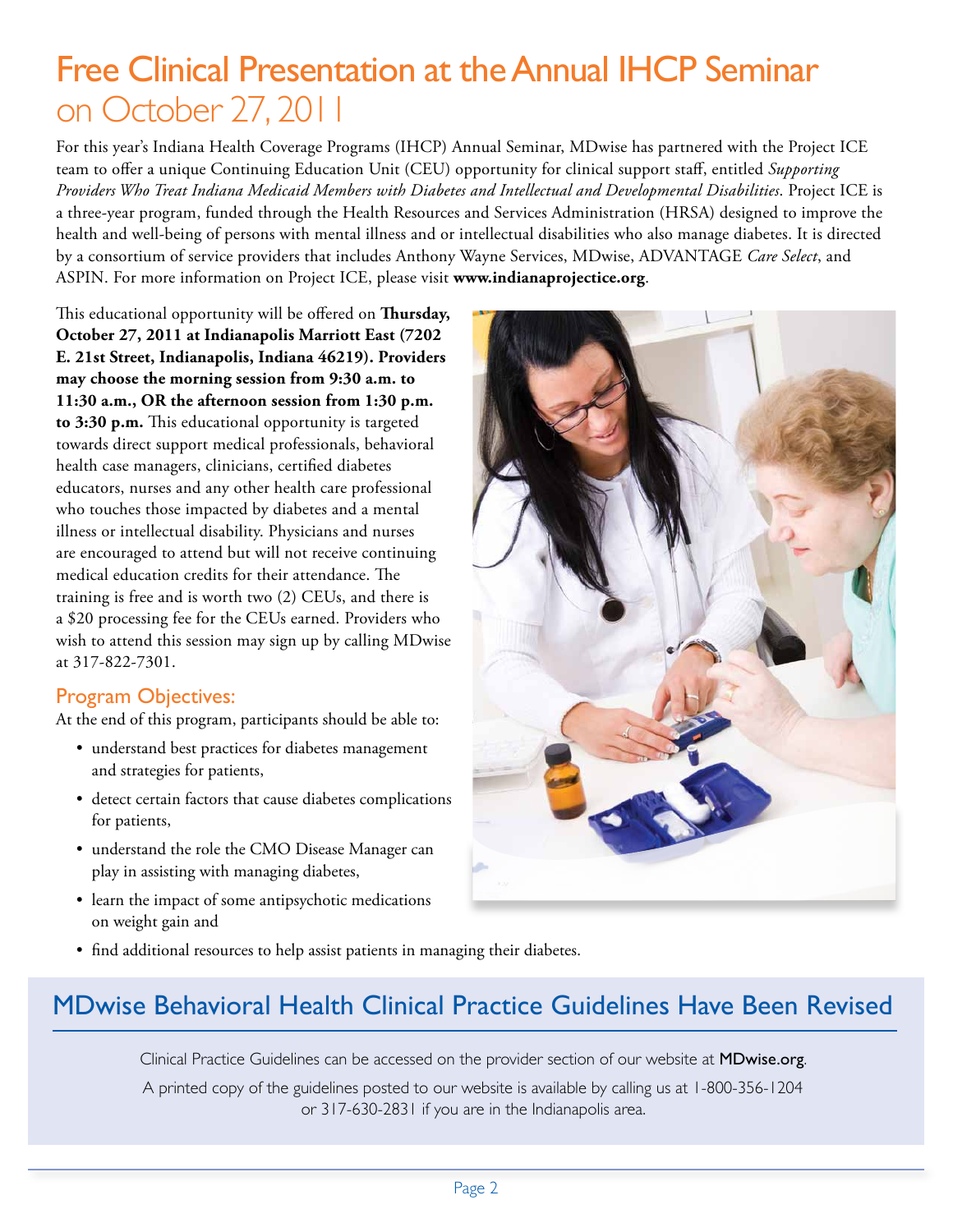# School Immunization Requirements

By Jodi Morgan, Immunization Educator

The Centers for Disease Control and Prevention has identified immunization as one of the top ten public health achievements in the  $20<sup>th</sup>$  century. School vaccination requirements helped with this accomplishment; in the years since school vaccination requirements were developed and routinely enforced, there has been a significant decline in the incidence of vaccine-preventable diseases among children, demonstrating the effectiveness of this practice. Immunization overall better health of the population.

Go to **<http://www.niaid.nih.gov/topics/pages/communityimmunity.aspx>**for more information.

The first school vaccination mandates in the U.S. date back to 1827 when Boston began requiring all children entering public schools to give evidence of smallpox vaccination. Soon, state governments began to implement vaccine mandates for school entry, including Indiana in 1881.

Today, our school immunization requirements are written in the Indiana Code and Administrative Code. School immunization requirements are based on ACIP recommendations and the Indiana State Department of Health (ISDH) helps clarify recommendations for legislative action. (Not every ACIP recommendation becomes a school requirement, and healthcare providers should vaccinate based on ACIP recommendations, not school requirements only.)



Children attending public school in Indiana must be immunized against diphtheria, tetanus, pertussis, measles, mumps, rubella, polio, varicella, and meningococcal disease. In addition, educational information on some vaccines must be distributed to parents/guardians of students.

- Meningococcal disease and vaccine education is required to be distributed to parents/guardians and students at the beginning of each school year.
- HPV vaccine education is required to be sent to parents/guardians of all girls entering grade 6. This is located in the CHIRP Document Center.
	- Also, a request for HPV immunization data from the parent/guardian must be included and that can be found with the HPV educational information.

Each year, the Indiana State Department of Health Immunization Division reviews and updates the immunizations required for school entry. Changes to the 2011–2012 School Immunization Requirements are as follows:

- All requirements implemented in the 2010–2011 school year are still in force.
- The fourth dose of polio vaccine must be administered on or after child's fourth birthday. This applies only to kindergarten and first grade for 2011–2012.
- Two (2) doses of varicella vaccine, or evidence of immunity, will be required for kindergarten and first grade students. This is a "roll-up" requirement from last year's two dose varicella requirement for all kindergarten students.
	- The roll-up of the two dose varicella requirement will continue every year as shown below. 2010–2011 school year: kindergarten
		- 2011–2012 school year: kindergarten and first grade
		- 2012–2013 school year: kindergarten, first grade and second grade, etc…

(This roll-up will continue annually until all grades are required to have two doses of varicella.)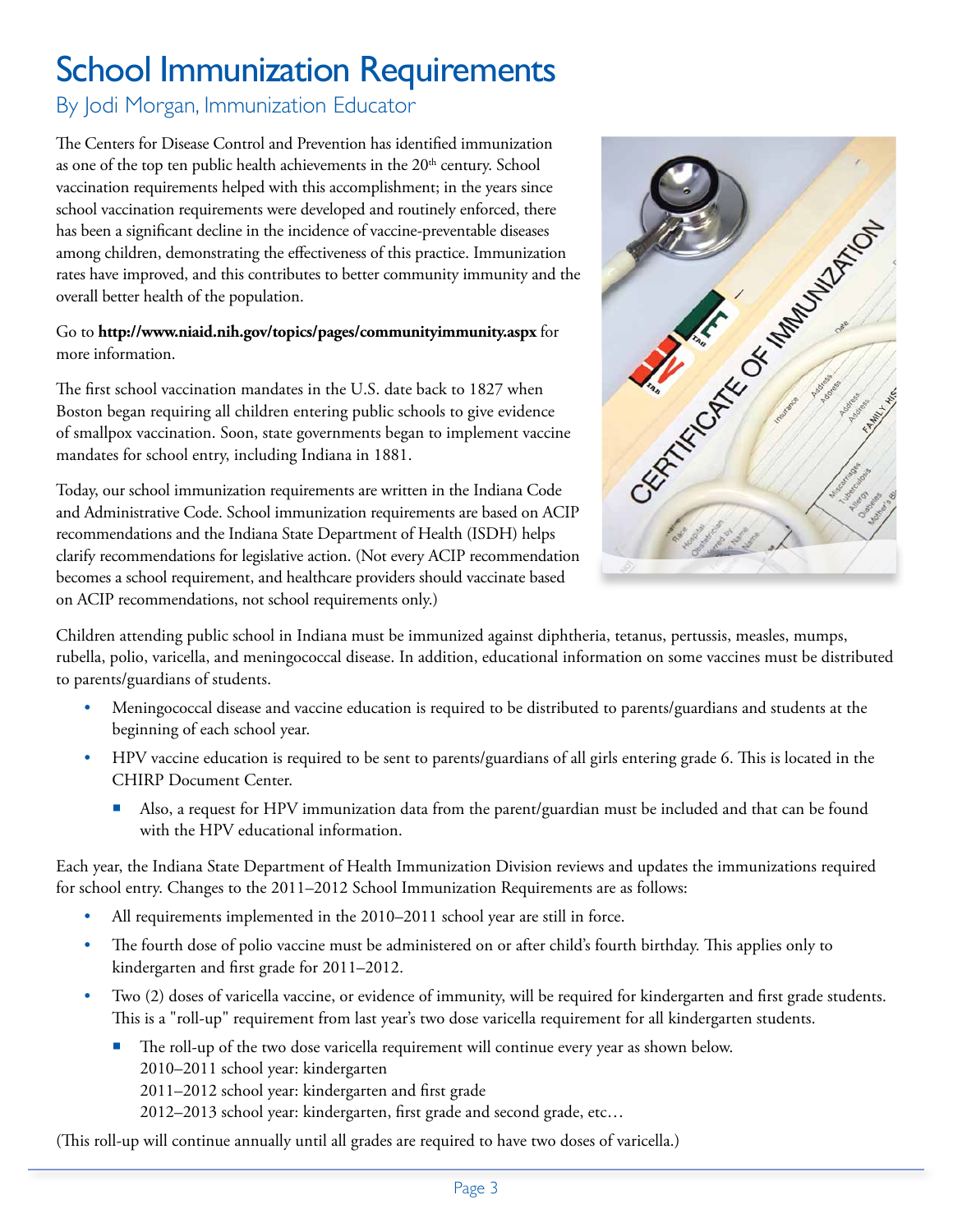# **School Immunization Requirements** (continued)

Indiana Code does allow for medical or religious exemption to school immunization requirements. A medical exemption must state the specific vaccine is detrimental to the child's health, must be signed by a physician, and must be submitted annually. The ISDH has developed a form that may be used to help with medical exemptions (link below).

A religious exemption must specify the vaccine(s) prohibited by the religious belief, must be signed by the parent/guardian, and must be submitted annually.

The 2011–2012 FAQs page can be found in the CHIRP Document Center under School Nurse Documents, and it will answer many questions you may have about school requirements. Every provider is encouraged to read this document. **[https://myshare.in.gov/ISDH/LHDResource/immunizations/Immunizations%20Documents/School%20Nurse%20](https://myshare.in.gov/ISDH/LHDResource/immunizations/Immunizations%20Documents/School%20Nurse%20Documents/2011-12%20School%20Immunization%20Requirements%20FAQs.pdf) [Documents/2011-12%20School%20Immunization%20Requirements%20FAQs.pdf](https://myshare.in.gov/ISDH/LHDResource/immunizations/Immunizations%20Documents/School%20Nurse%20Documents/2011-12%20School%20Immunization%20Requirements%20FAQs.pdf)**

Helpful Links:

- Immunization requirements for school: IC 20-34-4-2: **<http://www.in.gov/legislative/ic/code/title20/ar34/ch4.html>** 410 IAC 1-1-1: **<http://www.in.gov/legislative/iac/T04100/A00010.pdf>**
- School user information in CHIRP document center: **[https://myshare.in.gov/ISDH/LHDResource/immunizations/default.](https://myshare.in.gov/ISDH/LHDResource/immunizations/default.aspx?RootFolder=%2fISDH%2fLHDResource%2fimmunizations%2fImmunizations%20Documents%2fSchool%20Nurse%20Documents&FolderCTID=&View=%7b76A30483%2dA342%2d4582%2d89FD%2dCE9F7ECC5A19%7d) [aspx?RootFolder=%2fISDH%2fLHDResource%2fimmunizations%2fImmunizations%20](https://myshare.in.gov/ISDH/LHDResource/immunizations/default.aspx?RootFolder=%2fISDH%2fLHDResource%2fimmunizations%2fImmunizations%20Documents%2fSchool%20Nurse%20Documents&FolderCTID=&View=%7b76A30483%2dA342%2d4582%2d89FD%2dCE9F7ECC5A19%7d) [Documents%2fSchool%20Nurse%20Documents&FolderCTID=&View=%7b76A30483%2dA34-](https://myshare.in.gov/ISDH/LHDResource/immunizations/default.aspx?RootFolder=%2fISDH%2fLHDResource%2fimmunizations%2fImmunizations%20Documents%2fSchool%20Nurse%20Documents&FolderCTID=&View=%7b76A30483%2dA342%2d4582%2d89FD%2dCE9F7ECC5A19%7d) [2%2d4582%2d89FD%2dCE9F7ECC5A19%7d](https://myshare.in.gov/ISDH/LHDResource/immunizations/default.aspx?RootFolder=%2fISDH%2fLHDResource%2fimmunizations%2fImmunizations%20Documents%2fSchool%20Nurse%20Documents&FolderCTID=&View=%7b76A30483%2dA342%2d4582%2d89FD%2dCE9F7ECC5A19%7d)**
- Meningococcal education links: IC 20-30-5-18: **<http://www.in.gov/legislative/ic/code/title20/ar30/ch5.html>**
- Document center, letter: **[https://myshare.in.gov/ISDH/LHDResource/immunizations/Immunizations%20Documents/Forms/](https://myshare.in.gov/ISDH/LHDResource/immunizations/Immunizations%20Documents/Forms/AllItems.aspx?RootFolder=%2fISDH%2fLHDResource%2fimmunizations%2fImmunizations%20Documents%2fSchool%20Nurse%20Documents) [AllItems.aspx?RootFolder=%2fISDH%2fLHDResource%2fimmunizations%2fImmunizations%20](https://myshare.in.gov/ISDH/LHDResource/immunizations/Immunizations%20Documents/Forms/AllItems.aspx?RootFolder=%2fISDH%2fLHDResource%2fimmunizations%2fImmunizations%20Documents%2fSchool%20Nurse%20Documents) [Documents%2fSchool%20Nurse%20Documents](https://myshare.in.gov/ISDH/LHDResource/immunizations/Immunizations%20Documents/Forms/AllItems.aspx?RootFolder=%2fISDH%2fLHDResource%2fimmunizations%2fImmunizations%20Documents%2fSchool%20Nurse%20Documents)**
- HPV education letter and response form (CHIRP document center): **[https://myshare.in.gov/ISDH/LHDResource/immunizations/Immunizations%20Documents/](https://myshare.in.gov/ISDH/LHDResource/immunizations/Immunizations%20Documents/School%20Nurse%20Documents/2011%20HPV%20Letter%20and%20Fact%20Sheet.pdf) [School%20Nurse%20Documents/2011%20HPV%20Letter%20and%20Fact%20Sheet.pdf](https://myshare.in.gov/ISDH/LHDResource/immunizations/Immunizations%20Documents/School%20Nurse%20Documents/2011%20HPV%20Letter%20and%20Fact%20Sheet.pdf)**
- Exemption from immunizations
	- Religious IC 20-34-3-2: **<http://www.in.gov/legislative/ic/code/title20/ar34/ch3.html>**
	- Medical IC 20-34-3-3: **<http://www.in.gov/legislative/ic/code/title20/ar34/ch3.html>**
	- Medical exemption form (CHIRP document center): **[https://myshare.in.gov/ISDH/LHDResource/](https://myshare.in.gov/ISDH/LHDResource/immunizations/Immunizations%20Documents/VFC%20Provider%20Documents/54648%20R0%204-11%20Vaccine%20Medical%20Exemption.pdf) [immunizations/Immunizations%20Documents/VFC%20](https://myshare.in.gov/ISDH/LHDResource/immunizations/Immunizations%20Documents/VFC%20Provider%20Documents/54648%20R0%204-11%20Vaccine%20Medical%20Exemption.pdf) [Provider%20Documents/54648%20R0%204-11%20](https://myshare.in.gov/ISDH/LHDResource/immunizations/Immunizations%20Documents/VFC%20Provider%20Documents/54648%20R0%204-11%20Vaccine%20Medical%20Exemption.pdf) [Vaccine%20Medical%20Exemption.pdf](https://myshare.in.gov/ISDH/LHDResource/immunizations/Immunizations%20Documents/VFC%20Provider%20Documents/54648%20R0%204-11%20Vaccine%20Medical%20Exemption.pdf)**

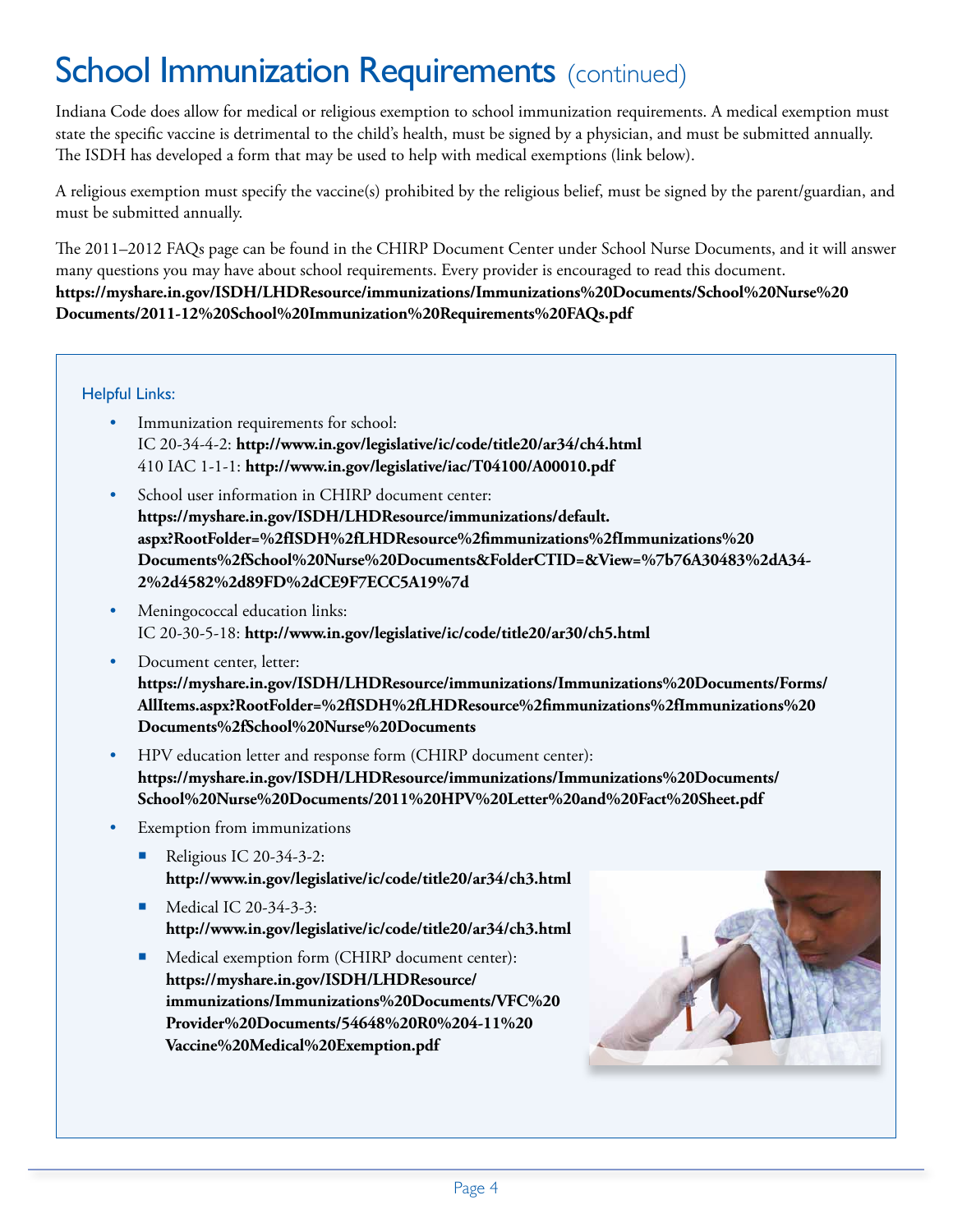# Updated Provider Bulletin from MDwise

### Regarding Claims Issues for Q1 and Q2 for 2011– Extended Filing Limit

#### MDwise Eligibility and Claim Update

Per the IHCP Banner Page BR201112, there have been changes in the eligibility verification systems which affect your ability to verify eligibility for the Hoosier Healthwise program for the months of January, February and March 2011 only. Because of this, earlier this year MDwise announced that we would extend timely filing, as well as waive network and PA rules, for all first quarter 2011 claims. We did this because we value the providers who have seen our members throughout this issue. However, at MDwise, our efforts to correct our enrollment data due to these issues extended into second quarter. **Therefore, we are announcing an additional claims extension for first and second quarter 2011 claims.** MDwise is extending the timely filing limit for all Hoosier Healthwise claims with dates of service between **1/1/11 and 6/30/11**.

- For all dates of service in this date range, providers will have until 9/30/11 to submit claims (or resubmit if needed).
- • Out-of-network providers have 365 days to file claims, so this limit will still apply. MDwise claims payers are currently conducting a mass reprocess of claims that were denied between 1/1/11 and 6/30/11 that were denied due to eligibility issues. **This reprocessing effort is expected to be largely completed in the month of August. This is why we are extending timely filing for all first and second quarter 2011 claims until 9/30/11. Once the reprocessing is complete, you still have time to identify any claims you feel may remain outstanding, and have time to submit them for processing.**



#### Frequently Asked Questions

#### **Q: How do I know where to send the claims to? What is the accurate source of eligibility information?**

**A:** myMDwise Provider Portal is the best source of information at this time for the months of January, February and March 2011. You can sign up for access to the portal by going to MDwise.org. Click "My MDwise Login" on the left corner of any page on the website. Then click on the myMDwise Provider Portal image. This will take you to the MDwise portal login page. Click "Request an account online" and follow the steps to sign up. We regret that it is not possible to correct the information for January–March 2011 in Web interChange, so your best resource is to check the myMDwise Provider Portal. HP Web interChange can always be used to verify a member's eligible date range and correct MCE assignment. However, due to the issues above, you are always able to use myMDwise Provider Portal to verify PMP and delivery system assignment, for all dates of service past and present.

#### **Q: What if I have already submitted a claim and it was denied or rejected?**

**A:** For denied claims:

- MDwise claims payers will be conducting a mass reprocess of claims that were denied between 1/1/11 and 6/30/11 due to eligibility issues.
- If your claim was denied because it was submitted to the wrong delivery system, MDwise asks that you submit your denied claims to the correct MDwise delivery system for Hoosier Healthwise members. The correct MDwise delivery system will be found only in the myMDwise Provider Portal.

**A:** For rejected claims:

If you submitted claims between 1/1/11 and 6/30/11 and they were rejected by a MDwise payer, please resubmit the claims in order to ensure processing. This is necessary because rejected claims are not stored by claims systems; we apologize for this inconvenience. Please use the Provider Portal to verify delivery system before resubmitting. MDwise and our payers will not be applying out-of-network restrictions for dates of service between 1/1/11 and 6/30/11. Medical necessity and coverage/benefit rules will still apply and can be appealed through the usual routes.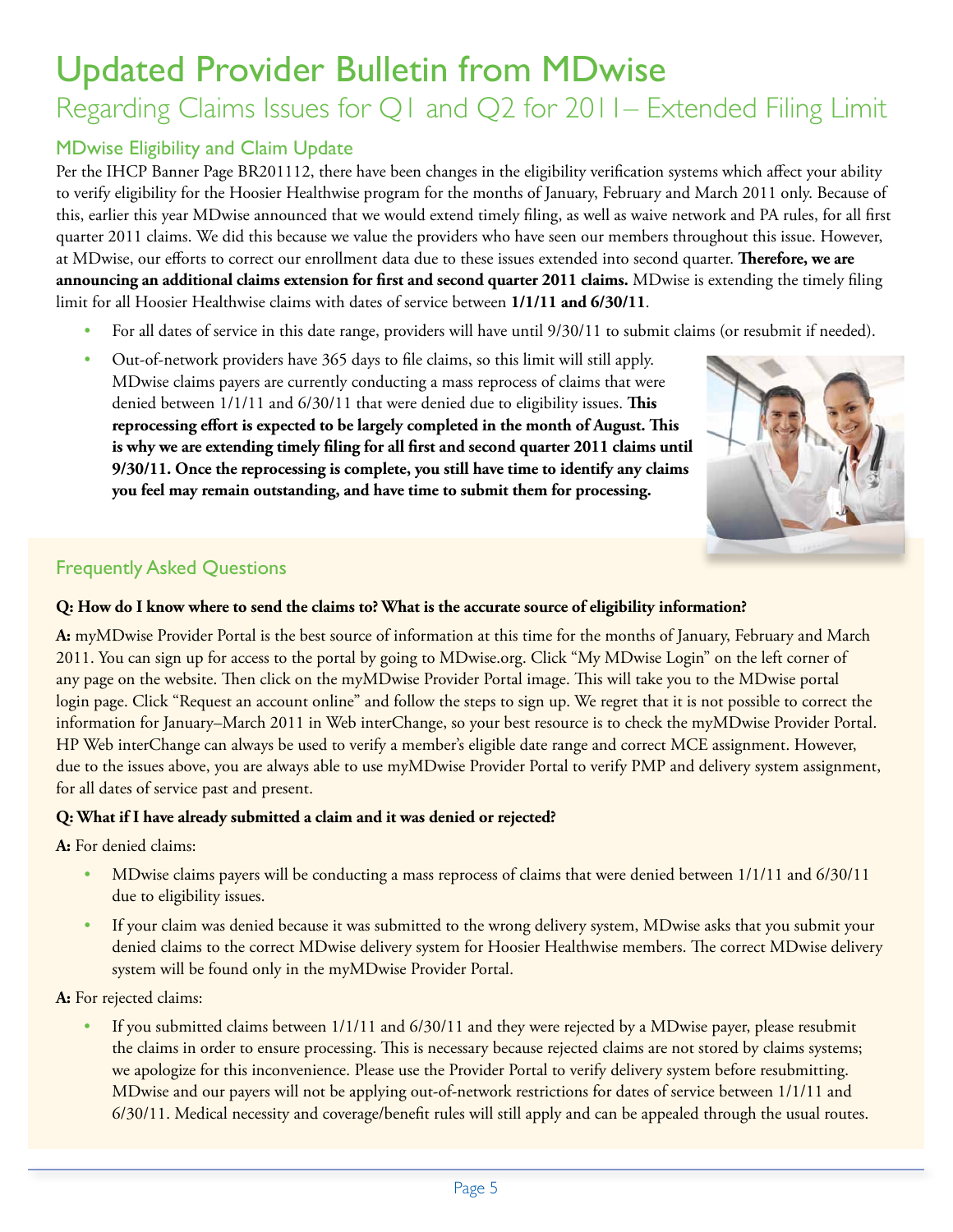### Frequently Asked Questions (continued)

#### **Q: What if I sent the claim to the correct claim shop, but it was still denied?**

**A:** If you sent the claims to the proper MDwise delivery system but still got a denial due to eligibility, this is likely because eligibility was wrong at the time of original submission and has now been corrected. MDwise will mass reprocess these claims and you do NOT need to resubmit them.

#### **Q: What if I already got authorization to provide a service, but now the claim is denied because it was the wrong MDwise delivery system (i.e. network)?**

**A:** If you got a prior authorization for service, but now find that the PA was from an incorrect MDwise delivery system, you should submit this PA number as proof of good faith attempt to get PA. The claim will be honored as long as proof of a PA number is provided.

#### **Q: What if I provided a service to a MDwise member but I am not contracted with a MDwise delivery system and considered out-of-network?**

**A:** Out-of-network restrictions (including out-of-delivery system) will not be applied for 1/1/11 through 6/30/11 dates of service. However, Hoosier Healthwise benefit/coverage rules and medical necessity will still apply.

#### THANK YOU!

MDwise appreciates your service to our Hoosier Healthwise, Healthy Indiana Plan, and *Care Select* members. We are pleased to be continuing our programs in support of Indiana's health care safety net, and we look forward to many years working together with you. If you have any questions about this process, please feel free to call us at 1-800-356-1204.

# HIP Claims Submission

Effective 8.1.11, all HIP claims regardless of date of service should be mailed to:

#### **MDwise HIP Claims**

P.O. Box 78310 Indianapolis IN 46278

#### **ACS EDI Clearinghouses IUMG EDI Clearinghouses**

Emdeon, TK Software and ACS Gateway Payer ID for all EDI clearinghouses: MDWIS

#### **WebMD/Emdeon**

Institutional Payer ID – 12K81 Professional Payer ID – SX172

#### **McKesson/Relay Health**

Institutional Payer ID – 4976 Professional Payer ID – 4481

Paper claims submitted to the above address should be submitted on **red** *claim form for HIP. This allows the form to be scanned into the claims system thus reducing errors and getting the claims processed faster. A black form can be used, but the form is entered into the system manually and generally takes a little longer.*

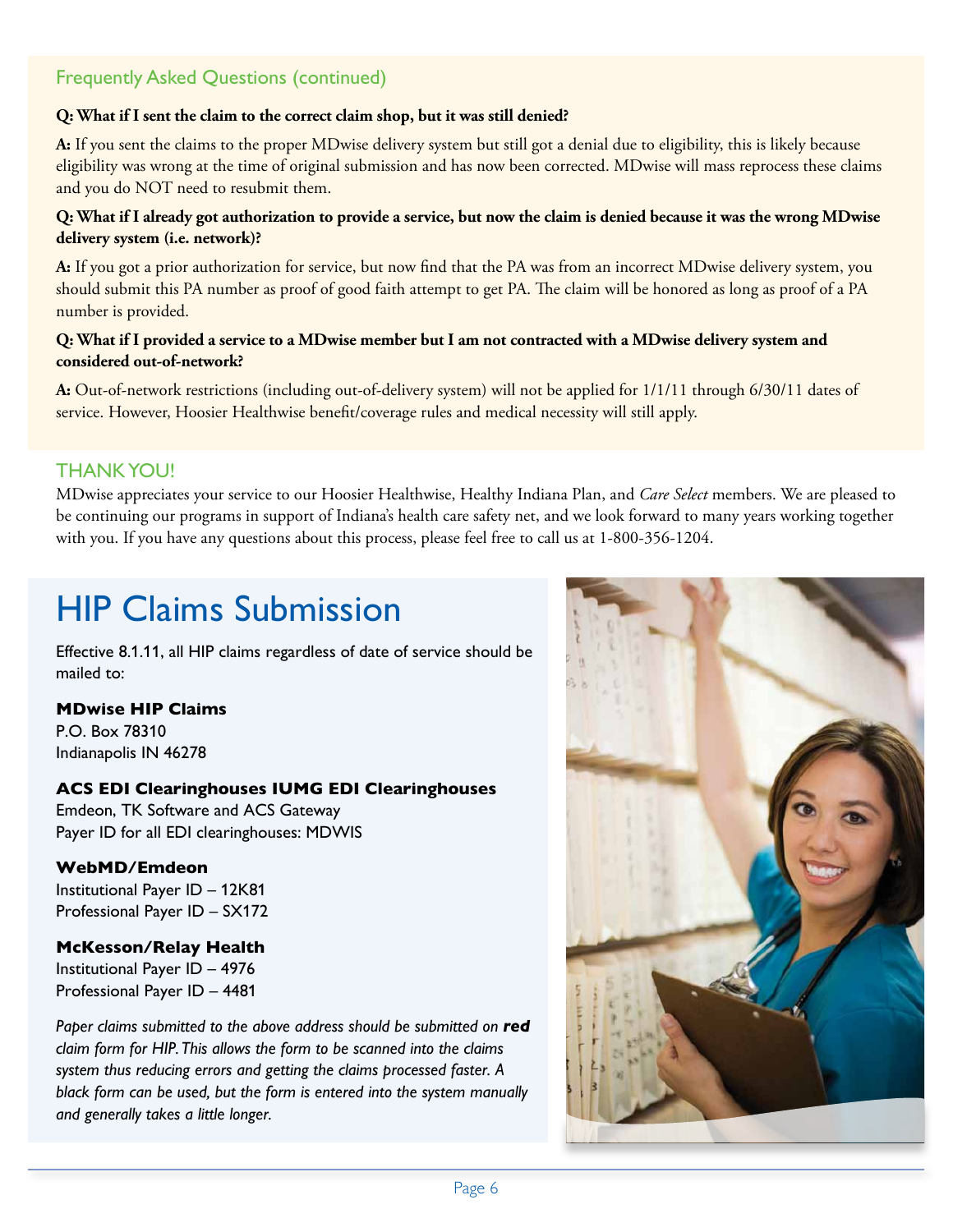# Notification of Pregnancy

The Office of Medicaid Policy and Planning (OMPP) developed the Notification of Pregnancy (NOP) assessment to improve birth outcomes for pregnant women in the Hoosier Healthwise program. MDwise Hoosier Healthwise delivery system providers participate in NOP. NOP is a risk assessment completed on Web interChange that identifies potential health risks that contribute to poor birth outcomes. The risk assessment includes questions about maternal and obstetrical history, mental health, substance abuse and social risk factors. MDwise will use this information to identify pregnant women and connect them with case and care management services that will provide education and care coordination to improve their birth outcome. Our case and care management staff can assist with giving support to the provider and the plan of care they've developed with the member.

### Frequently Asked Questions:

#### What is the reimbursement?

Recognized MDwise providers are eligible for reimbursement of \$60 upon submission of the NOP via Web interChange. Presumptively Eligible (PE) pregnant women are eligible for this service. In order to receive reimbursement from MDwise the following must be met:

- The pregnant woman must be enrolled in MDwise Hoosier Healthwise.
- The woman's pregnancy must be less than 30 weeks gestation.
- The NOP must be submitted via Web interChange.
- The NOP is required to be submitted within 5 CALENDAR DAYS from the date the risk assessment was completed in the provider's office.
- Only one NOP can be submitted per member, per pregnancy to be eligible for reimbursement.

#### How do providers bill MDwise for NOP?

Providers must bill the pregnant woman's assigned MDwise delivery system for reimbursement of a successfully completed NOP. Providers should use CPT code 99354 and modifier TH. The date of service should reflect the date the provider completed the risk assessment with the pregnant woman.

#### Who can be a Qualified Provider?

- Family or general practitioner
- **Pediatrician**
- Internist
- Obstetrician or gynecologist
- Neonatologist
- Certified nurse midwife
- Advanced practice nurse practitioner
- Federally qualified health center
- Medical clinic
- Rural health clinic
- Outpatient hospital
- Local health department
- Family planning clinic
- Nurse practitioner clinic

#### Can hospitals bill for NOP?

Hospitals can bill the pregnant woman's assigned MDwise delivery system for reimbursement using the UB-04 claim form. NOP claim forms must be coded with the following:

- Revenue Code 960
- CPT code 99354 and modifier TH

#### How much time does it take to complete and submit an NOP on Web interChange?

Completing an NOP takes less than 10 minutes. Most of the questions only require a "Yes" or "No" answer. Providers can also consider completing a paper form for entry into Web interChange at a later time. However, NOP must be submitted within 5 CALENDAR DAYS from the date of the assessment.

#### What are the benefits of using NOP?

The Notification of Pregnancy can help MDwise enhance your plan of care. NOP is used by MDwise to identify moderate to high risk pregnancies and provide education, care coordination and link pregnant women to additional community resources. The goal of MDwise is to work with our practitioners and members to improve birth outcomes across all MDwise delivery systems. It is critical that practitioners complete the entire NOP. This provides MDwise vital information such as the member's tobacco use, psychosocial history, body mass index (BMI), obstetrical history, medical history and most importantly whether or not the pregnancy is high risk or low risk.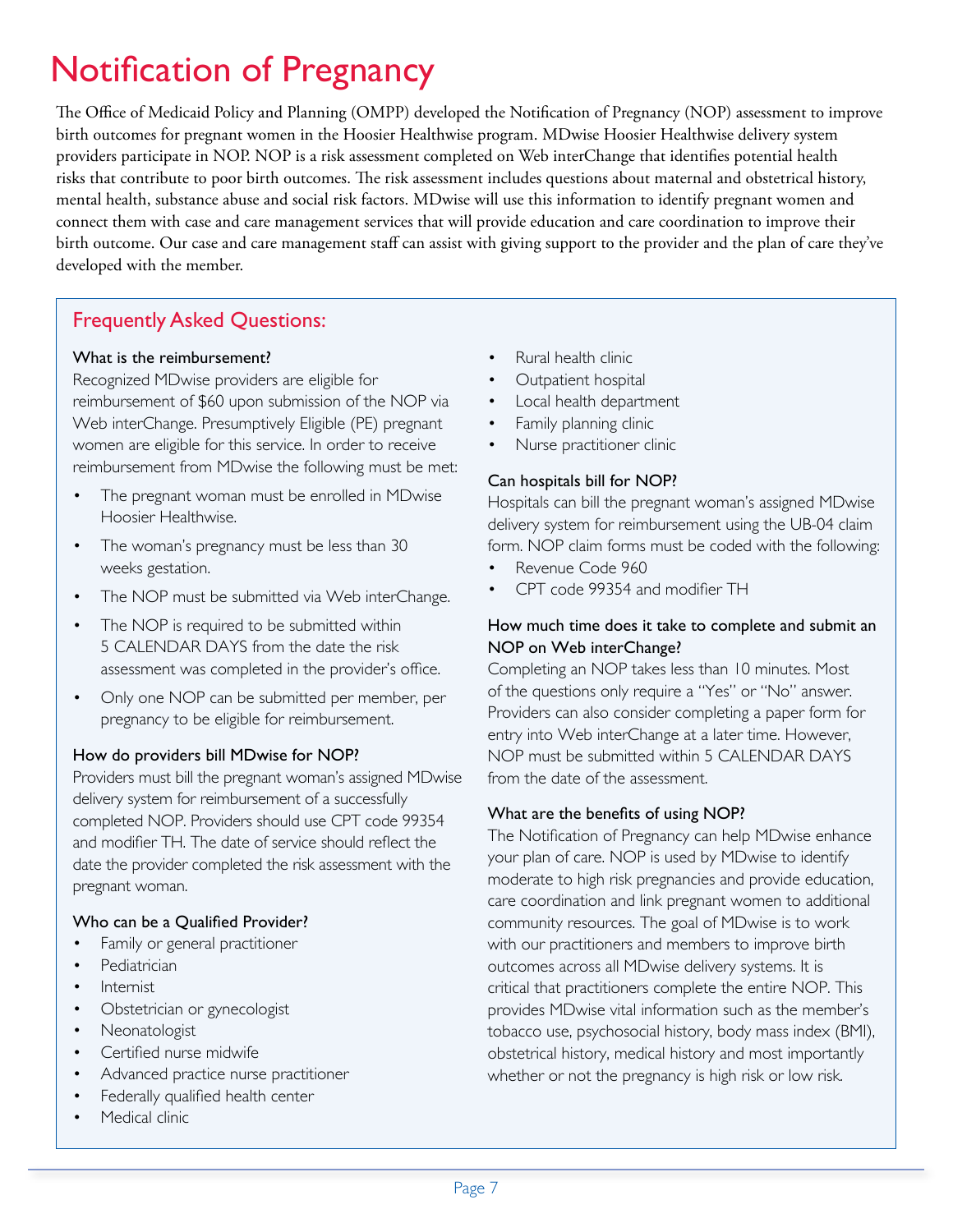# **Notification of Pregnancy** (continued)

#### **NOPs Help Identify Women with High Risk Pregnancies**

Current tobacco or substance abuse stratifies pregnancies into a high risk category. Members who have a history of tobacco or substance abuse are at moderate risk for their pregnancy. Refer tobacco users to smoking cessation resources. The Indiana Tobacco Quit Line (1-800-QUIT-NOW) is a free phone based counseling service that helps Indiana smokers quit. A trained quit coach will work with the member and provide solutions tailored to their needs. MDwise has partnered with the Indiana Tobacco Prevention and Cessation Agency to help our members quit smoking. For more information on the benefits of becoming a preferred provider or to download the fax referral forms please visit:

**<http://www.in.gov/quitline/index.htm>**.

#### **Social History**

There are several social risk factors that automatically put MDwise pregnant members at high risk. These include learning disability, mental retardation, homelessness, food insecurity, domestic violence and current pregnancy due to rape. MDwise case and care managers will work with the member to obtain additional resources that can help her outside of the normal scope of a physician's office.

#### **Body Mass Index (BMI)**

Body mass index can be problematic for pregnancies if it is either too high or too low. MDwise members with a BMI greater than 30 or less than 19 are considered high risk. Please be sure to accurately complete the BMI section on the NOP. MDwise will use this information to identify health risks for the member and provide additional assistance.

The National Heart Lung and Blood Institute has a free BMI calculator. Please visit the following link for access to this information: **<http://www.nhlbisupport.com/bmi/bminojs.htm>**.

#### **Automatic High Risk (18 or younger)**

The stratification guideline adopted by the Neonatal Quality Committee classifies a pregnant member 18 years of age and younger as high risk.

#### **High-risk Pregnancy Documentation for Hoosier Healthwise Members**

To document medically high-risk pregnancies for Hoosier Healthwise (HHW) members, providers must complete and submit the Notification of Pregnancy (NOP) through Web interChange. The NOP is the only acceptable method of docu-mentation for high-risk pregnancies; the Prenatal Risk Assessment Form or other standardized risk-assessment tools are no longer accepted forms of documentation.

Although they must use the NOP to document every highrisk pregnancy, providers are encouraged to use the NOP to document and monitor conditions of all pregnancies, regardless of risk category. The initial NOP must be completed before the 30<sup>th</sup> week of pregnancy—preferably during the initial visit—to receive the one-time \$60 payment. Regardless, if at any time during the pregnancy, a normal pregnancy becomes high-risk, providers must use the NOP to document the high-risk factors.

For a pregnancy to be considered high-risk, the pregnant woman must have at least two medical risk factors in her current pregnancy or obstetrical history that place her at risk for a preterm birth or poor pregnancy outcome. The IHCP recognizes that the care of pregnant women in the medical high-risk category requires greater physician management. The IHCP provides higher reimbursement for prenatal office visits only for patients who present with medical high-risk factors when the provider documents the existence of the high-risk factors through the NOP. When billing, providers must indicate the high-risk diagnoses on the claim.

Please refer to Process for Completion of the Notification of Pregnancy in Chapter 8 of the *IHCP Provider Manual* for more specific guidelines.

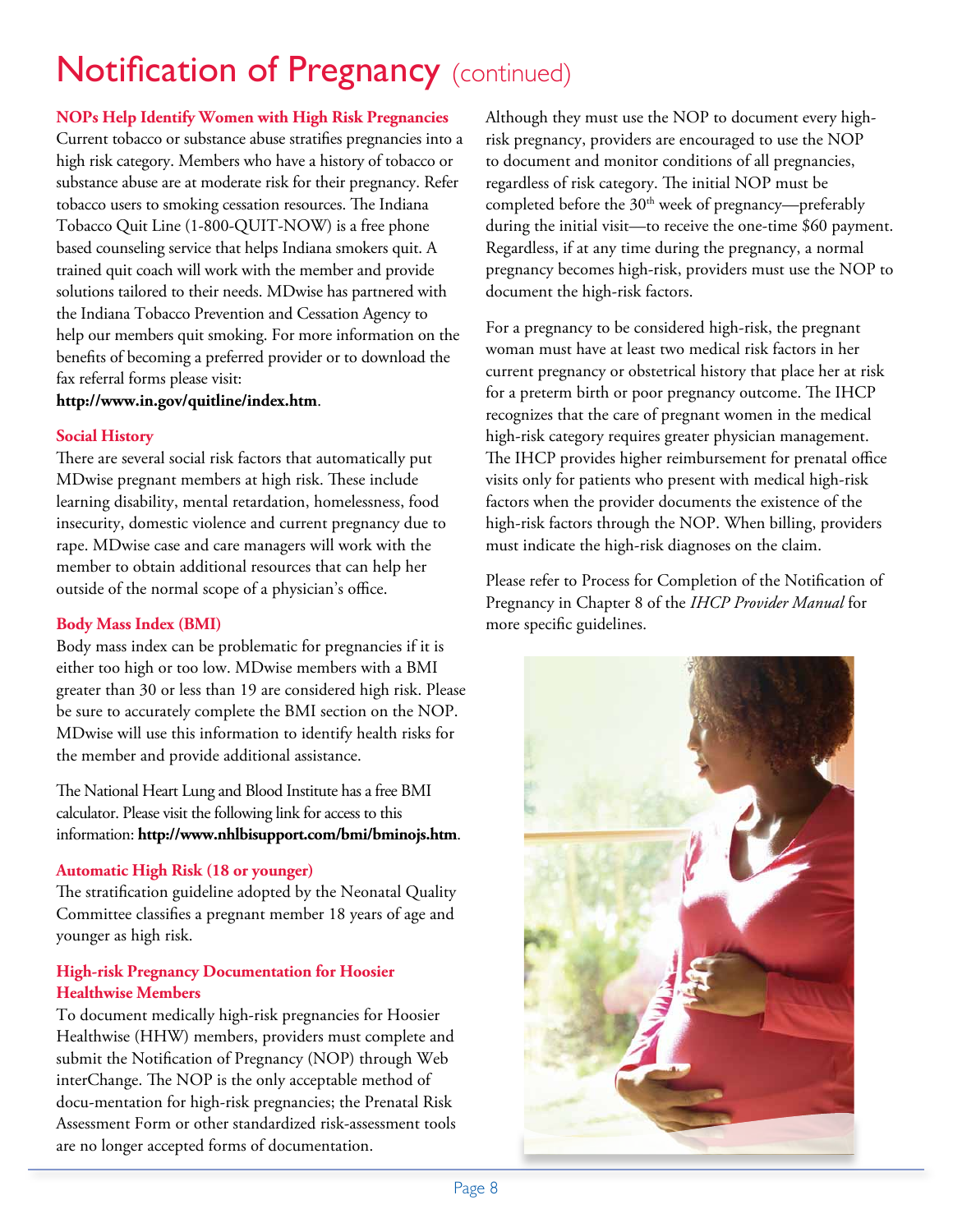### MDwise Quality Improvement Program

MDwise has a Quality Improvement (QI) program to monitor and evaluate the health care services used by our members. Services are monitored to see that they meet quality guidelines, are appropriate, are efficient and are effective. The Quality Management Team (QMT), with input from the Medical Advisory Council and the various QI program subcommittees oversee the QI program. The QMT is made up of executive leadership and health care professionals. Each year, the QI program sets goals to improve member health outcomes and services, and conducts activities to meet the goals.

#### **GOALS**

The overall goal of the QI program is to provide high quality and safe clinical and behavioral care and services to all members. To meet this goal, the QI program manages and analyzes data and takes action to manage risks.

#### Evaluation

Each year, MDwise evaluates the QI program to see how well it meets its goals. We look at all parts of the QI program, including clinical, behavioral and service activities. The evaluation includes suggestions to improve the QI program and goals for the next year. It also identifies the resources needed to meet the goals and objectives.

#### Accomplishments for 2010 QI Program

- MDwise Network Improvement Program (NIP) team provided assistance to our providers and delivery systems. The Well-Child First Campaign provided educational tools and performance reporting at the provider and member level. The impact of NIP was evident in the significant increase in HEDIS 2010 scores for well-child 3–6 years of age and adolescent well care.
- ManagedCare.com (MCC), the web-based comprehensive reporting application, was expanded as development work was both challenged and enhanced by the transition of ownership to Transunion, a company that brought important processing capability and experience to the ManagedCare.com platform.
- Primary care–behavioral health integration grants awarded by MDwise continued across the state which engaged growing numbers of providers in transforming how behavioral health care is delivered; integration efforts within medical management at the delivery system level were highly successful and focus has transitioned to promoting communication between behavioral health and primary care providers.
- Member Satisfaction (HEDIS CAHPS) Child maintained its favorable survey results and was especially pleased with our increase in Customer Service score by 10% which has been a focus over the past few years.
- Scores for the 2010 Provider Satisfaction Survey was

spilt into two components providing an opportunity for feedback from both the provider and office managers.

Groundwork was completed for the new Customer Relationship Management (CRM) system that will house member and provider data to support functions within Customer Service and Outreach, Provider Relations, Medical Affairs and Quality Improvement, Compliance, and Information Services departments; implementation of the system occurred at the end of 2010.

#### Program Goals for 2011 are to:

- Expand the scope and role of Network Improvement Program team to include the Well-Child 0–15 Months measure, pregnancy measures including C-Section rates and NOP completion rates, and Physicians Advising Patients to Quit Smoking.
- Continue outreach to BH inpatient and outpatient provider on 7-day follow-up following Inpatient Behavioral Health Stay.
- Incorporate preventive care gaps into new CRM and develop/update corresponding scripts.
- Incorporate preventive and clinical care gaps into ManagedCare.com PMT (disease management/disease management system).
- Develop new reporting to address new ER Bounce Back Measure—both for delivery systems to support work with hospital ERs and providers to support member interventions.
- Implement MDwise Rewards program, incenting preventive/wellness exams and screenings.
- Explore and implement use of automated dialer calls for preventive care reminders.
- Complete build-out of disease registries, care management/policies/procedures, and performance metrics for disease management, Special Needs, Right Choices and ensure compliance with RFS 10-40 and NCQA Standards.
- Implementation of a CLAS strategic plan; improve provision of culturally sensitive/competent care.

Information on the QI program and evaluation report is available on the website at **MDwise.org**. A paper copy of the QI program information is available upon request by contacting MDwise Customer Service at 1-800-356-1204 or 317-630-2831.

The overall goal of the QI program is to provide high quality and safe clinical and behavioral care and services to all members. To meet this goal, the QI program manages and analyzes data and takes action to manage risks.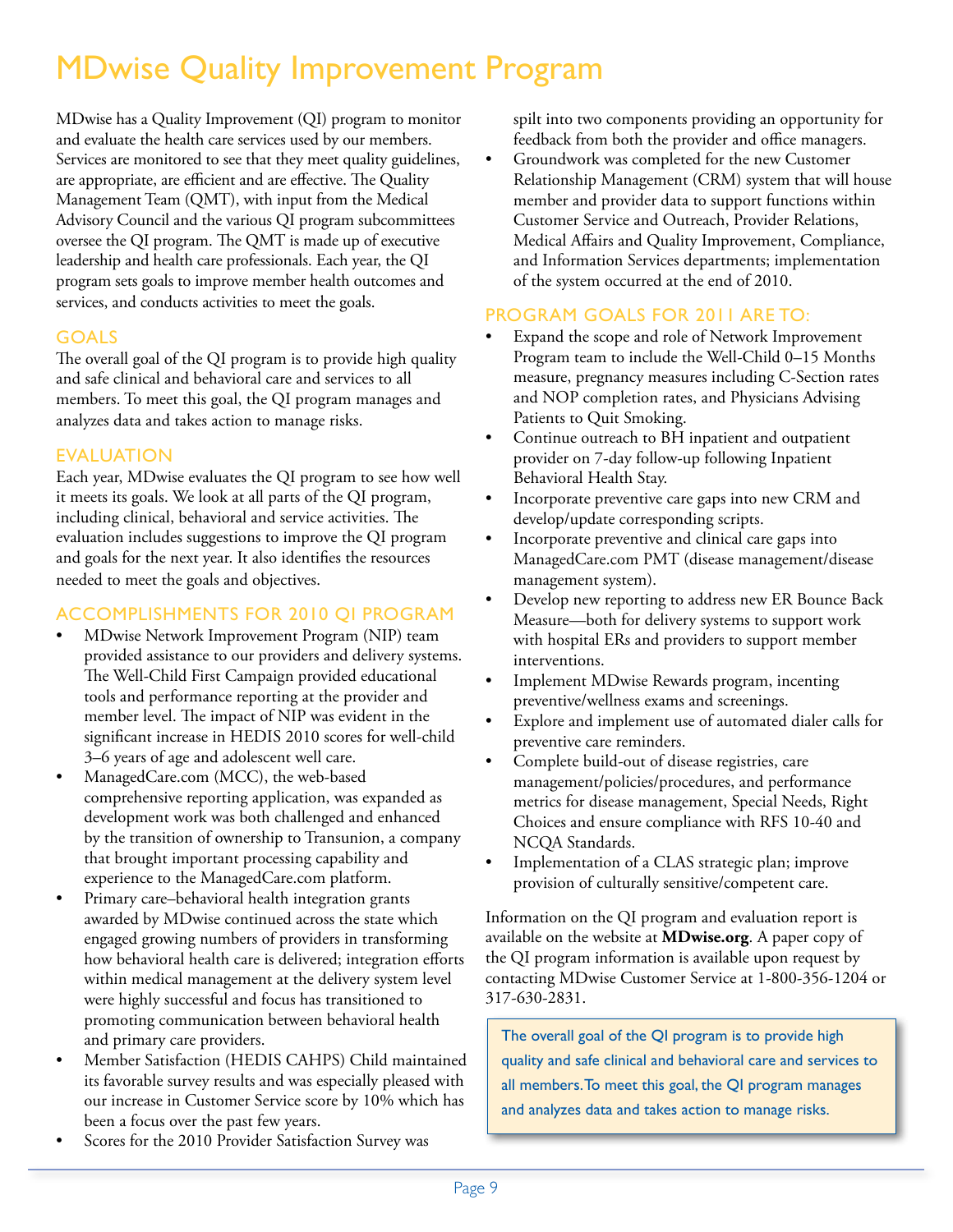## General Practices for Medical Records

#### **All MDwise participating providers must adhere to the following medical records standards:**

Office has defined practice/written guidelines for:

- 1. Maintaining confidentiality of patient information.
- 2. Release of information (form/process).
- 3. Telephone encounters (includes physician notification and documentation in medical record).
- 4. Filing/tracking of medical records within the office/system.
- 5. Organization of medical records.
- 6. Protection of record from public access.
- 7. Maintenance of record for each individual patient.
- 8. Patient record available at each encounter.
- 9. Requesting records of care received as inpatient (hospital discharge summary), in ER or as outpatient.
- 10. Providing copy of patient's medical record upon reasonable request by member at no charge.
- 11. Facilitating the transfer of patient's record to another provider at the member's request.
- 12. Facilitating communication between primary care physician and behavioral health provider.
- 13. Maintenance of records for at least seven years.

#### **Medical Record Review Criteria**

- 1. Patient name or ID# on each page of record.
- 2. Personal/biographical data are present in record (address, employer, home and work phone number, marital status).
- 3. Entries are signed by authorized personnel. (Author identification may be handwritten signature, unique electronic identifier or initials.)
- 4. All entries are dated.
- 5. The record is legible to someone other than the writer.
- 6. Significant illnesses and medical conditions are indicated on problem list.
- 7. Current medication list is maintained and easily accessible.



- 8. Allergies and adverse reactions are prominently noted in record. If member has no known allergies or adverse reactions, notation of such is documented in record.
- 9. Past medical history (for patients seen 3 or more times) is noted and easily identified. History notation includes serious accidents, operations and illnesses. For children and adolescents (18 years and younger), history relates to prenatal care, birth, operations and childhood illnesses.
- 10. Information regarding use of tobacco, alcohol and substance abuse for patients 10 years and older is documented in record.
- 11. Record (history and physical exam) identifies appropriate subjective and objective information pertinent to presenting complaint(s).
- 12. Labs and other studies are ordered as appropriate.
- 13. Working diagnoses are consistent with findings.
- 14. Treatment plans/plans of action are consistent with diagnoses.
- 15. Encounter form or notes have a notation, when indicated, regarding follow-up care, calls or visits. The specific time is noted in days, weeks, months, or as needed.
- 16. Unresolved problems from previous visits are addressed in subsequent visits.
- 17. There is evidence of appropriate utilization of consultants (specialists)(review of under- and over- utilization).
- 18. Record contains consultant note whenever consultation is requested.
- 19. Consultation, lab and imaging reports filed in the chart reflect review of ordering practitioner by evidence of such person's initials on reports.
- 20. Record includes reports of specialty referrals, inpatient (discharge summary), emergency care and outpatient services (diagnostic and ancillary services).
- 21. There is no evidence that the patient is placed at inappropriate risk by a diagnostic or therapeutic procedure.
- 22. Immunization record for children is up to date or an appropriate history noted for adults.
- 23. There is evidence that preventive screening and services are offered in accordance with the practice/preventive care guidelines.
- 24. Discussion and documentation of Advanced Directives for every patient 21 years and older. If an advance directive has been executed, a copy should be present in the medical record.
- 25. Missed appointments and any follow-up activities are documented in the medical record.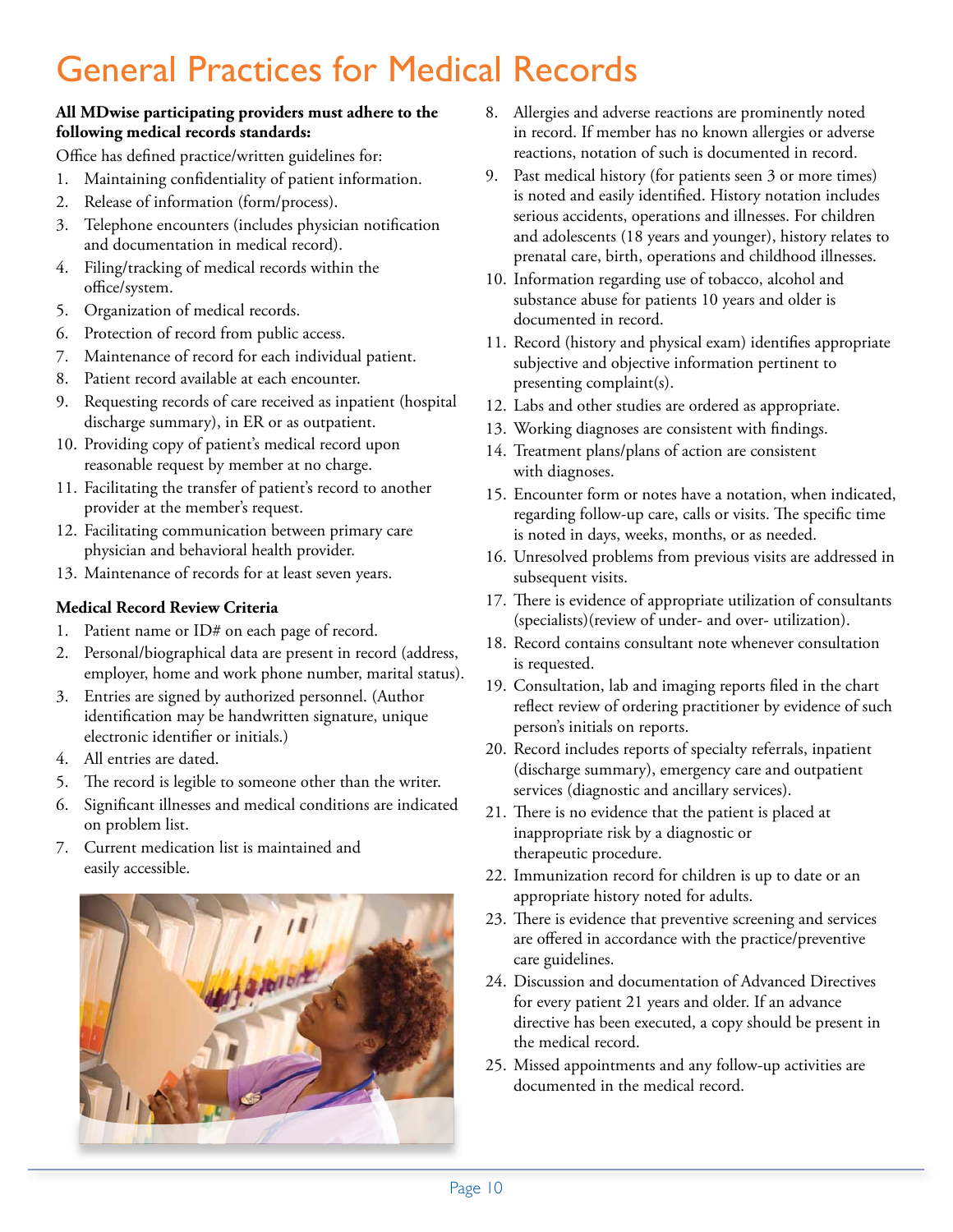### Clinical Practice Guidelines

Updated Clinical Practice Guidelines can be accessed on the provider section of our website at MD[wise.org](http://www.mdwise.org). All guidelines are in PDF format and are downloadable for printing. Printed copies of the guidelines posted to our website are also available through your Network Improvement and Provider Relations Representatives, as well as by calling us at 1-800-356-1204 or 317-630-2831.

Updated guidelines include:

- Asthma
- COPD
- Diabetes
- Coronary Artery Disease
- Chronic Kidney Failure
- Congestive Heart Failure



# Provider Access Guidelines

An integral part of patient care is making sure patients have access to needed medical care. In accordance with the Office of Medicaid Policy and Planning (OMPP) policy, MDwise establishes standards and performance monitors to help in ensuring that MDwise members receive timely and clinically appropriate access to providers and covered services. MDwise standards, as outlined below, address access to emergency, urgent and routine care appointments, after-hours care, physician response time, office appointment wait time, and office telephone answering time.

Please keep in mind the following access standards are for differing types of care. MDwise providers are expected to have procedures in place to see patients within these timeframes.

MDwise encourages all new members to have a PMP visit within 90 calendar days of when they became effective with MDwise. This helps to ensure that our members receive necessary preventive and well-care. It also helps in identifying early, the medical needs of our members so that a plan of treatment can be established, including referrals to MDwise case management or disease management programs.

Please help us by accommodating our new members within this 90-day timeframe if they call for an office visit.

| <b>Appointment Category</b>              | <b>Appointment Standards</b>                                                         |
|------------------------------------------|--------------------------------------------------------------------------------------|
| <b>Urgent/Emergent Care Triage</b>       | 24 hours/day                                                                         |
| <b>Emergency Care</b>                    | 24 hours/day                                                                         |
| <b>Urgent Care</b>                       | 24 hours/day                                                                         |
| Non-Urgent Symptomatic                   | 72 hours                                                                             |
| Routine Physical Exam                    | 3 months                                                                             |
| Initial Appointment (Non-pregnant Adult) | 3 months                                                                             |
| Routine Gynecological Examination        | 3 months                                                                             |
| <b>New Obstetrical Patient</b>           | Within 1 month from date calling for appointment/date of<br>assignment notification  |
| <b>Initial Appointment Well Child</b>    | Within 1 month from date calling for appointment /date of<br>assignment notification |
| Children with Special Health Care Needs  | 1 month                                                                              |

### PMP Access Standards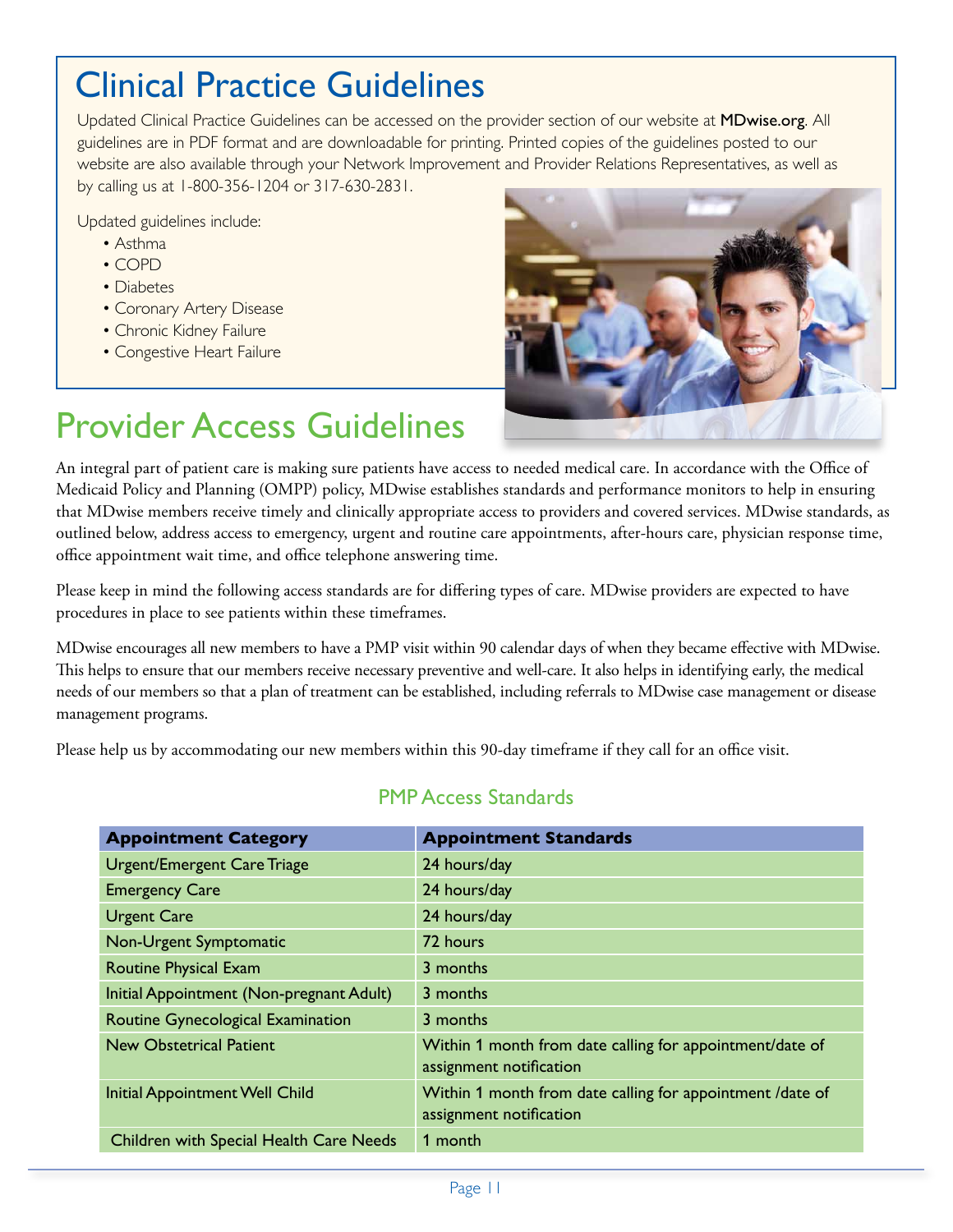# Member Satisfaction CAHPS Survey (Performed Annually)

| <b>Topics</b>                                                                                                                                   | Questions Asked of Adults/Guardians                                                                                                                                                                                                                                                                                                                                                                                                                                                                                                                                                                                        |
|-------------------------------------------------------------------------------------------------------------------------------------------------|----------------------------------------------------------------------------------------------------------------------------------------------------------------------------------------------------------------------------------------------------------------------------------------------------------------------------------------------------------------------------------------------------------------------------------------------------------------------------------------------------------------------------------------------------------------------------------------------------------------------------|
| <b>Getting Care Quickly</b>                                                                                                                     | In the last 6 months:<br>When you or your child needed care right away, how often did you get<br>care as soon as you thought you needed?<br>Not counting the times you or your child needed care right away, how<br>$\bullet$<br>often did you get an appointment for your health care at a doctor's office<br>or clinic as soon as you thought you needed?                                                                                                                                                                                                                                                                |
| <b>How Well Doctors Communicate</b>                                                                                                             | In the last 6 months, how often did you or your child's personal doctor:<br>Explain things in a way that was easy to understand?<br>Listen carefully to you?<br>$\bullet$<br>Show respect for what you had to say?<br>$\bullet$<br>Spend enough time with you?<br>$\bullet$                                                                                                                                                                                                                                                                                                                                                |
| <b>Shared Decision Making</b>                                                                                                                   | In the last 6 months:<br>Did a doctor or other health care provider talk with you about the pros<br>$\bullet$<br>and cons of each choice for you or your child's treatment or health care?<br>When there was more than one choice for you or your child's treatment<br>$\bullet$<br>or health care, did a doctor or other health care provider ask you which<br>choice you thought was better for you or your child?                                                                                                                                                                                                       |
| <b>Health Promotion and Education</b>                                                                                                           | In the last 6 months, how often did you and a doctor or other health<br>$\bullet$<br>provider talk about specific things you could do to prevent illness?                                                                                                                                                                                                                                                                                                                                                                                                                                                                  |
| <b>Advising Smokers and Tobacco</b><br><b>Users to Quit</b>                                                                                     | In the last 6 months, on how many visits were you advised to quit<br>$\bullet$<br>smoking or using tobacco products by a doctor or other health provider<br>in your plan?<br>On how many visits was medication recommended or discussed to<br>$\bullet$<br>assist you with quitting smoking or using tobacco products (for example:<br>nicotine gum, patch, nasal spray, inhaler, prescription medication)?<br>On how many visits did your doctor or health provider recommend or<br>$\bullet$<br>discuss methods and strategies (other than medication) to assist you with<br>quitting smoking or using tobacco products? |
| <b>Rating of Health Care</b><br><b>Rating of Personal Doctor</b><br><b>Rating of Specialist</b><br>Coordination of Care (with other<br>doctors) | In the last 6 months:<br>Using any number from 0 to 10, where 0 is the worst and 10 is the best,<br>what number would you use to rate you or your child's health care?<br>Rate your personal doctor.<br>$\bullet$<br>Rate any specialists seen.<br>How often did you or your child's personal doctor seem informed and up<br>$\bullet$<br>to date about the care you got from these doctors or other health care<br>providers?                                                                                                                                                                                             |